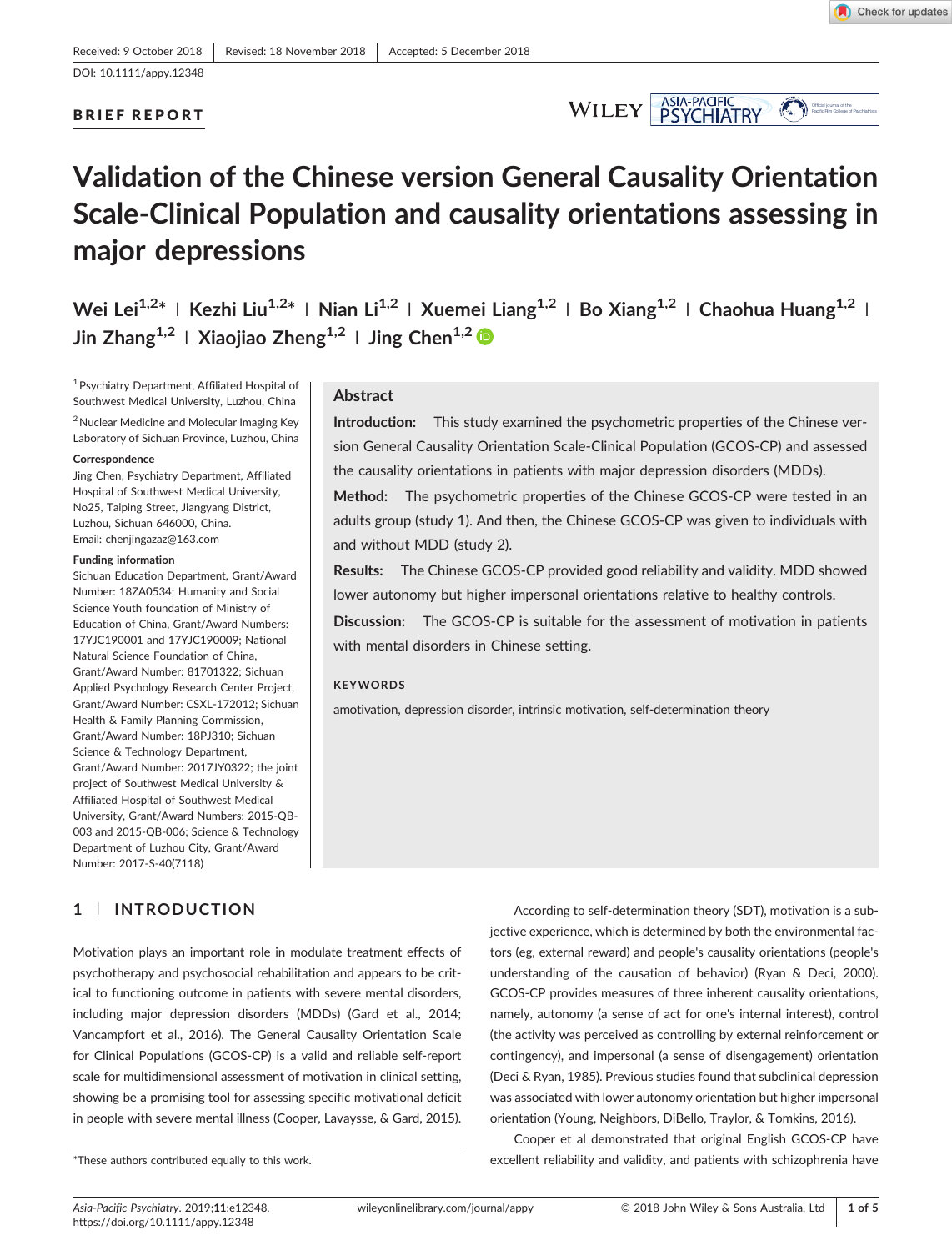scored lower autonomy but higher impersonal orientation when compared with healthy individuals (Cooper et al., 2015). It is not clear about the adequacy of its application in patients with MDD or in other countries. Here, we translated the GCOS‐CP into Chinese and assessed its psychometric properties in Chinese setting (study 1) and tested the Chinese GCOS‐CP by assessing the causality orientations in a sample of adults with and without MDD (study 2).

Pacific Rim College of

bs\_bs\_banner

# 2 | METHODS OF STUDY 1

#### 2.1 | Measurements

First, we translated the GCOS‐CP into Chinese. Then the Chinese GCOS‐CP along with additional scales was given to a group of healthy Chinese adults, in a pencil‐and‐paper manner, to assess the reliability and validity of the scale. The additional scales were chosen based on their theoretically related with causality orientations (Deci & Ryan, 1985), including the Motivational Trait Questionnaire (MTQ) (Heggestad & Kanfer, 2000), the Basic Psychological Need Satisfaction and Need Frustration (BPNSF) scale (Chen et al., 2015) and the self‐ efficacy scale (Sherer et al., 1982) (see Table S1 for details of scales).

#### 2.2 | Participants

The scales were given to 672 healthy adults who met the research criteria (see Table S1). As a result, questionnaires responded to by 620 participants (mean age =  $23.56 \pm 6.07$ , range: 16 to 55, female = 395, response rate 92.3%), 501 of them finished the GCOS‐CP again 2 weeks later.

#### 2.3 | Data analysis

Data were analyzed using SPSS 16.0 (SPSS Inc., Chicago, IL, USA). The item-total correlations, internal consistency, test-retest reliability, and convergent validity were calculated. The statistical threshold was set at  $P < 0.05$ .

# 3 | RESULTS OF STUDY 1

#### $3.1$  | Item analysis and reliability

Item-total correlation of each subscale were all above 0.3 (range 0.34‐0.69) (Table S1). Internal consistency of the Chinese GCOS‐CP was acceptable for each subscale (Cronbach's  $\alpha_{\text{Autonomy}} = 0.71$ ,  $\alpha_{\text{Control}} = 0.62$ ,  $\alpha_{\text{Impersonal}} = 0.63$ , and  $\alpha_{\text{Total}} = 0.66$ ) and were comparable with the English version ( $\alpha_{\text{Autonomy}} = 0.74$ ,  $\alpha_{\text{Control}} = 0.65$ , and  $\alpha$ <sub>Impersonal</sub> = 0.67) (Cooper et al., 2015). The test-retest reliability of the scale were excellent  $(r_{\text{Autonomy}} = 0.71, r_{\text{Control}} = 0.80,$  $r_{\text{Impersonal}} = 0.79$ , and  $r_{\text{Total}} = 0.73$ , n = 501, ps < 0.001).

#### 3.2 | Validity analysis

All subscales of the GCOS‐CP appear to be in line with similar measures in current sample. The autonomy orientation was correlated with MTQ-Personal Mastery ( $r = 0.25$ ,  $P < 0.001$ ) and self-efficiency  $(r = 0.20, p < 0.001)$  and all three subscales of BPNSF  $(r = 0.21 - 0.38,$ ps < 0.001). Control orientation showed positive correlations with MTQ-Competitive Excellence ( $r = 0.24$ ,  $P < 0.001$ ) and negative correlations with subscales of BPNSF (r = −0.09 to −0.30, ps < 0.05). Impersonal orientation was positively correlated with MTQ‐Motivation Related Anxiety (r = 0.29, P < 0.001) and MTQ‐Competitive Excellence  $(r = 0.09, P = 0.037)$  and negatively correlated with MTQ-Personal Mastery(r = −0.09, P = 0.037) and subscales of BPNSF(r = −0.20 to −0.27, ps < 0.001).

# 4 | METHOD FOR STUDY 2

# 4.1 | Participants

In an independent study, Chinese GCOS‐CP were given to 82 clinically stable patients with MDD and 82 age- and sex-matched healthy controls (HCs) (please see Table S1 for specific inclusion/exclusion criteria), to assess the motivational deficit of MDD. All subjects were Han Chinese. This study was carried out in accordance with the Declaration of Helsinki and written informed consent was obtained.

#### 4.2 | Measurements

All participants were administered the GCOS‐CP, MTQ, BPNSF, the behavioral inhibition systems /behavioral activation systems (BIS/ BAS) scale (Carver & White, 1994), and the Temporal Experience of Pleasure Scale (TEPS) (Gard, Gard, Kring, & John, 2006) (See Table S1 for details of scales). Individuals with MDD were also given the Hamilton Depression Scale (HAMD) (Hamilton, 1960), Hamilton Anxiety Scale (HAMA) (Hamilton, 1959), and Personal and Social Performance Scale (PSP) (Morosini, Magliano, Brambilla, Ugolini, & Pioli, 2000), to assess the severity of symptoms and functioning of them.

# 4.3 | Data analyses

Independent sample t tests and a two (MDD and HCs) by three (autonomy, control, and impersonal orientations) repeated measures ANOVA were carried out to assess the within and between group differences of causality orientations. Pearson's correlations were conducted to assess relationships between causality orientations and clinical measures. The statistical threshold was set at  $P < 0.05$ .

# 5 | RESULTS OF STUDY 2

Compared with HCs, patients with MDD exhibited deficit in MTQ‐ Personal Mastery BAS‐Drive, all subscales of TEPS and BPNSF, and increased BIS score and MTQ‐motivation‐related anxiety (Table 1). Repeated measures ANOVA revealed that, while both group were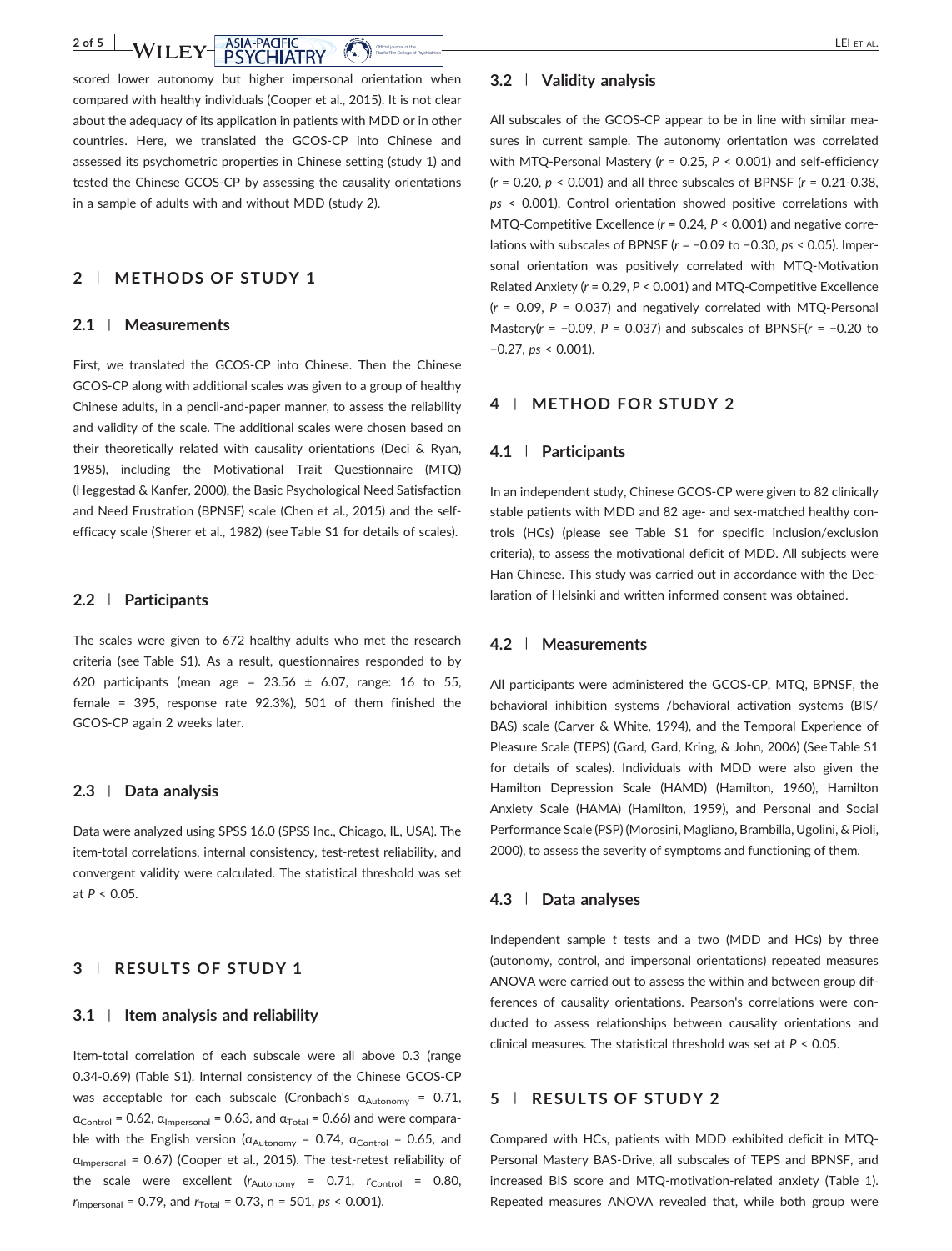LEI ET AL. 3 of 5 bs\_bs\_banner

Parific Rm College o

TABLE 1 Demographics and self-report measures for patients with MDD and healthy controls

|                          | $MDD (n = 82)$    | $HC (n = 82)$     | t       | $\boldsymbol{p}$         | $\mathsf{d}$             |
|--------------------------|-------------------|-------------------|---------|--------------------------|--------------------------|
| Sex(m/f)                 | 23/59             | 23/59             |         | $\overline{\phantom{a}}$ | $\overline{\phantom{a}}$ |
| Age                      | $30.02 \pm 11.29$ | $30.46 \pm 11.39$ | $-0.25$ | 0.805                    | 0.04                     |
| Education                | $11.66 \pm 3.21$  | $12.26 \pm 3.19$  | $-1.20$ | 0.234                    | 0.19                     |
| Autonomy                 | $39.15 \pm 8.73$  | $44.72 \pm 5.66$  | $-4.85$ | $0.000***$               | 0.76                     |
| Control                  | $29.79 \pm 7.46$  | $28.34 \pm 6.14$  | 1.36    | 0.176                    | 0.21                     |
| Impersonal               | $35.67 \pm 6.49$  | $31.67 \pm 6.08$  | 4.07    | $0.000***$               | 0.64                     |
| BAS-D                    | $9.90 \pm 2.76$   | $11.18 \pm 2.13$  | $-3.33$ | $0.001***$               | 0.52                     |
| <b>BAS-FS</b>            | $11.07 \pm 2.31$  | $11.04 \pm 1.73$  | 0.12    | 0.909                    | 0.02                     |
| <b>BAS-RR</b>            | $15.84 \pm 2.68$  | $16.27 \pm 2.22$  | $-1.11$ | 0.269                    | 0.17                     |
| <b>BIS</b>               | $22.68 \pm 2.61$  | $15.51 \pm 3.62$  | 14.55   | $0.000***$               | 2.27                     |
| TEPS-CC                  | $14.11 \pm 3.79$  | $16.16 \pm 3.19$  | $-3.75$ | $0.000***$               | 0.59                     |
| <b>TEPS-CA</b>           | $15.11 \pm 4.01$  | $17.70 \pm 4.48$  | $-3.89$ | $0.000***$               | 0.61                     |
| <b>TEPS-AC</b>           | $23.55 \pm 5.69$  | $27.09 \pm 4.28$  | $-4.50$ | $0.000***$               | 0.70                     |
| TEPS-AA                  | $16.01 \pm 3.89$  | $18.27 \pm 2.83$  | $-4.25$ | $0.000***$               | 0.66                     |
| MTQ-PM                   | $59.05 \pm 11.85$ | $66.01 \pm 8.09$  | $-4.40$ | $0.000***$               | 0.68                     |
| MTQ-CE                   | $45.21 \pm 8.95$  | $43.18 \pm 7.03$  | 1.61    | 0.109                    | 0.25                     |
| MTQ-MRA                  | $77.12 \pm 13.70$ | $60.99 \pm 11.06$ | 8.30    | $0.000***$               | 1.30                     |
| <b>BPNSF-autonomy</b>    | $23.6 \pm 5.13$   | $29.74 \pm 4.05$  | $-8.51$ | $0.000***$               | 1.33                     |
| <b>BPNSF-relatedness</b> | $26.52 \pm 5.45$  | $31.89 \pm 3.94$  | $-7.23$ | $0.000***$               | 1.13                     |
| <b>BPNSF-competence</b>  | $22.8 \pm 5.14$   | $29.84 \pm 5.19$  | $-8.72$ | $0.000***$               | 1.36                     |
|                          |                   |                   |         |                          |                          |

Abbreviations: BAS, behavioral activation systems score of BAS/BIS; BAS‐D, BAS‐Drive subscale; BAS‐FS, BAS‐Fun Seeking subscale; BAS‐RR, BAS‐ Reward Responsiveness subscale; BIS, behavioral inhibition system score of BAS/BIS; HC, healthy control; MDD, major depression disorder; MTQ‐CE, MTQ‐Competitive Excellence subscale; MTQ‐MRA, MTQ‐Motivation Related Anxiety subscale; MTQ‐PM, MTQ‐Personal Mastery subscale; TEPS‐AA, TEPS‐Abstract Anticipatory subscale; TEPS‐AC, TEPS‐Abstract Consummatory subscale; TEPS‐CA, TEPS‐Concrete Anticipatory subscale; TEPS‐CC, TEPS‐Concrete Consummatory subscale.

\*\*\*Significant at the 0.001 level (two tailed).

significantly more autonomy oriented (ps < 0.006), patients with MDD reported lower autonomy ( $t_{81}$  = −4.85, P < 0.001, Cohen's  $d$  = 0.758) but higher impersonal orientation ( $t_{81}$  = 4.07, P < 0.001, d = 0.636) than HCs. (Figure S1).

HAMD ( $r_{82}$  = -0.27, P = 0.025), PSP ( $r_{82}$  = 0.27, P = 0.015), the Abstract Consummatory ( $r_{82}$  = 0.41, P < 0.001), and Abstract Anticipatory ( $r_{82}$  = 0.27, P = 0.013) hedonic experience of TEPS were related to autonomy orientation. And HAMD was correlated to impersonal orientation ( $r_{82}$  = 0.22, P = 0.045) (Figure S2).

# 6 | DISCUSSION

As showing in study 1, the Chinese GCOS‐CP appears to be psychometrically similar to the original scale. The internal consistency (0.62‐ 0.71) and the test-retest reliability (0.71-0.80) of subscales were good. The item-total correlations ranged from 0.34 to 0.69, suggesting a sound internal consistency of each subscale (Spector, 1992). We found a correspondence between causality orientations in GCOS‐CP and similar motivation traits in MTQ. Moreover, the positive correlations between autonomy orientation and subscales of BPNSF and the inverse pattern observed in control and impersonal orientations, corresponding to prediction of SDT, that satisfaction of basic psychological needs is associated with improved autonomous motivation in individuals (Chen et al., 2015). These results demonstrated a strong convergent validity of the Chinese GCOS‐CP.

In study 2, while both patients with MDD and HCs manifested similar structure of causality orientations, ie, autonomy > impersonal > control, the patients reported significantly lower autonomy orientation than HCs. And autonomy orientation was associated with less severe depression symptoms, better functioning, and abstract hedonic experiences in patients. These result were in line with previous study in general population (Young et al., 2016), and partly in line with the findings that higher autonomous motivation is associated better outcome in depression (Vancampfort, Moens, et al., 2016; Zuroff et al., 2017), suggesting autonomy support is crucial in treatment of MDD, among other mental disorders (Vancampfort et al., 2016; Zuroff et al., 2007).

People with MDD reported higher score of impersonal orientation than HCs, and the impersonal orientation was related to more severe depression symptoms. These results were in line with the findings that impersonal orientation was correlated with subclinical depression in general population (Pujol, Umemuro, Murata, Yano, & Ara, 2011; Young et al., 2016). SDT suggested that the impersonal orientation tends to develop in an environment where there are few opportunities for autonomy or rewarding stimuli (Deci & Ryan, 2000), in line with the learned helplessness model of depression (Maier & Seligman, 2016). Our results extend this view, by suggesting that people could develop a sense of disengagement in an environment with enough external reward but lacked opportunity to develop agency or self‐ expression.

Patients with MDD showing intact control‐orientated motivation but impaired hedonic capacity related to HCs. This was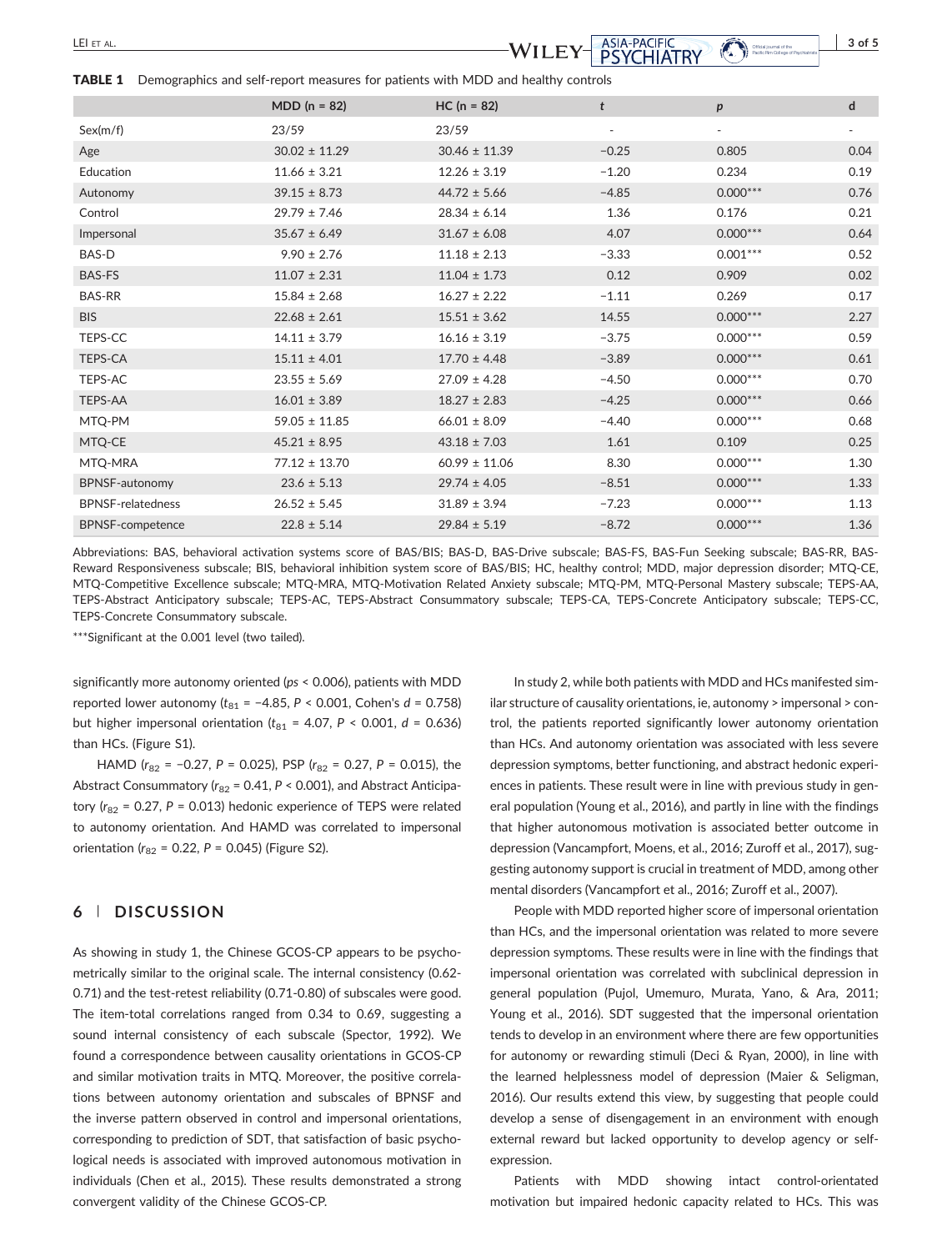#### 4 of 5 WILEY ASIA-PACIFIC LEI ET AL. WILEY- $\,$ Pacific Rim College of

in line with the recent findings that anhedonia and motivation deficit in depression have different neural mechanism, ie, the motivation deficit is mainly associated with compromised dopaminergic system, while the anhedonia involve in deficit in opioid systems (Treadway & Zald, 2011). This is consistent with a recent review, which suggests that intrinsically motivated exploratory and mastery behaviors are subserved by dopaminergic systems (Di Domenico & Ryan, 2017).

This study has several limitations. The cross sectional design limited our ability to see any fluctuations of motivation, or whether external influences (such as treatment or stressors) influence causality orientations in patients. Although none of the participants experienced any obvious difficulties in responding to the scale, when applied, the GCOS‐CP to patients with low education level or with severe symptoms could still be a bit of challenge.

# 7 | CONCLUSION

In summary, this study demonstrated robust psychometric properties of the Chinese GCOS‐CP and provided evidence for problems of autonomy and impersonal motivation in MDD, suggesting that the Chinese GCOS‐CP is suitable for clinical and research purposes for the assessment of motivation in patients with severe mental disorders in the Chinese setting.

#### ACKNOWLEDGMENTS

The authors thank all the participants and clinical team on this project. We thank Dr David E. Gard for kindly sharing the English version GCOS‐CP and valuable advices. This work was supported by the Natural Science Foundation Of China (81701322), Humanity and Social Science Youth Foundation of Ministry of Education of China (17YJC190009 and 17YJC190001), the joint project of Southwest Medical University and Affiliated Hospital of Southwest Medical University (2015‐QB‐003 and 2015‐QB‐006), Sichuan Applied Psychology Research Center Project (CSXL‐172012), Sichuan Science and Technology Department (2017JY0322), Sichuan Education Department (18ZA0534), Sichuan Health and Family Planning Commission (18PJ310), and Science and Technology Department of Luzhou City (2017‐S‐40(7118)).

# AUTHOR CONTRIBUTIONS

JC and KZL designed the studies, collected and analyzed data, and wrote the initial draft of the report. NL, XML, JZ, and XJZ collected data. BX and CHH contributed to the data analyzing and the editing of the report. WL designed the studies, oversaw all aspects of the studies. All authors contributed to the editing of the report.

#### ETHICAL APPROVAL

The permission to conduct the study was obtained from the Institutional Review Board of Southwest Medical University and written consent form was obtained from all participants and caregivers.

# ORCID

#### Jing Chen <https://orcid.org/0000-0003-0364-7590>

#### **REFERENCES**

- Carver, C. S., & White, T. L. (1994). Behavioral inhibition, behavioral activation, and affective responses to impending reward and punishment: The BIS/BAS scales. Journal of Personality and Social Psychology, 67(2), 319–333. [https://doi.org/10.1037/0022](https://doi.org/10.1037/0022-3514.67.2.319)‐3514.67.2.319
- Chen, B., Vansteenkiste, M., Beyers, W., Boone, L., Deci, E. L., Van der Kaap‐Deeder, J., & Mouratidis, A. (2015). Basic psychological need satisfaction, need frustration, and need strength across four cultures. Motivation and Emotion, 39(2), 216–236. [https://doi.org/10.1007/](https://doi.org/10.1007/s11031-014-9450-1) [s11031](https://doi.org/10.1007/s11031-014-9450-1)‐014‐9450‐1
- Cooper, S., Lavaysse, L. M., & Gard, D. E. (2015). Assessing motivation orientations in schizophrenia: Scale development and validation. Psychiatry Research, 225(1‐2), 70–78. [https://doi.org/10.1016/j.](https://doi.org/10.1016/j.psychres.2014.10.013) [psychres.2014.10.013](https://doi.org/10.1016/j.psychres.2014.10.013)
- Deci, E. L., & Ryan, R. M. (1985). The General Causality Orientations Scale: Self-determination in personality. Journal of Research in Personality, 19(2), 109–134. [https://doi.org/10.1016/0092](https://doi.org/10.1016/0092-6566(85)90023-6)‐ [6566\(85\)90023](https://doi.org/10.1016/0092-6566(85)90023-6)‐6
- Deci, E. L., & Ryan, R. M. (2000). The" what" and" why" of goal pursuits: Human needs and the self-determination of behavior. Psychological Inquiry, 11(4), 227–268. [https://doi.org/10.1207/](https://doi.org/10.1207/S15327965PLI1104_01) [S15327965PLI1104\\_01](https://doi.org/10.1207/S15327965PLI1104_01)
- Di Domenico, S. I., & Ryan, R. M. (2017). The emerging neuroscience of intrinsic motivation: a new frontier in self-determination research. Frontiers in Human Neuroscience, 11, 1–14.
- Gard, D. E., Gard, M. G., Kring, A. M., & John, O. P. (2006). Anticipatory and consummatory components of the experience of pleasure: A scale development study. Journal of Research in Personality, 40(6), 1086–1102.<https://doi.org/10.1016/j.jrp.2005.11.001>
- Gard, D. E., Sanchez, A. H., Starr, J., Cooper, S., Fisher, M., Rowlands, A., & Vinogradov, S. (2014). Using self‐determination theory to understand motivation deficits in schizophrenia: The 'why' of motivated behavior. Schizophrenia Research, 156(2‐3), 217–222. [https://doi.org/10.1016/j.](https://doi.org/10.1016/j.schres.2014.04.027) [schres.2014.04.027](https://doi.org/10.1016/j.schres.2014.04.027)
- Hamilton, M. (1959). The assessment of anxiety states by rating. British Journal of Medical Psychology, 32(1), 50–55. [https://doi.org/10.1111/](https://doi.org/10.1111/j.2044-8341.1959.tb00467.x) j.2044‐[8341.1959.tb00467.x](https://doi.org/10.1111/j.2044-8341.1959.tb00467.x)
- Hamilton, M. (1960). A rating scale for depression. Journal of Neurology, Neurosurgery, and Psychiatry, 23(1), 56–62. [https://doi.org/10.1136/](https://doi.org/10.1136/jnnp.23.1.56) [jnnp.23.1.56](https://doi.org/10.1136/jnnp.23.1.56)
- Heggestad, E. D., & Kanfer, R. (2000). Individual differences in trait motivation: Development of the Motivational Trait Questionnaire. International Journal of Educational Research, 33(7), 751–776. [https://](https://doi.org/10.1016/S0883-0355(00)00049-5) [doi.org/10.1016/S0883](https://doi.org/10.1016/S0883-0355(00)00049-5)‐0355(00)00049‐5
- Maier, S. F., & Seligman, M. E. (2016). Learned helplessness at fifty: Insights from neuroscience. Psychological Review, 123(4), 349–367. [https://doi.](https://doi.org/10.1037/rev0000033) [org/10.1037/rev0000033](https://doi.org/10.1037/rev0000033)
- Morosini, P. L., Magliano, L., Brambilla, L., Ugolini, S., & Pioli, R. (2000). Development, reliability and acceptability of a new version of the DSM‐IV Social and Occupational Functioning Assessment Scale (SOFAS) to assess routine social funtioning. Acta Psychiatrica Scandinavica, 101(4), 323–329.
- Pujol, R. S., Umemuro, H., Murata, K., Yano, K., & Ara, K. (2011). Mental health assessment based on personality of individual and associated workers in workplace. Paper presented at the International Conference on Business, Engineering and Industrial Applications (ICBEIA2011), 11‐14.
- Ryan, R. M., & Deci, E. L. (2000). Self‐determination theory and the facilitation of intrinsic motivation, social development, and well‐being. American Psychologist, 55(1), 764–780.
- Sherer, M., Maddux, J. E., Mercandante, B., Prentice‐Dunn, S., Jacobs, B., & Rogers, R. W. (1982). The self‐efficacy scale: Construction and